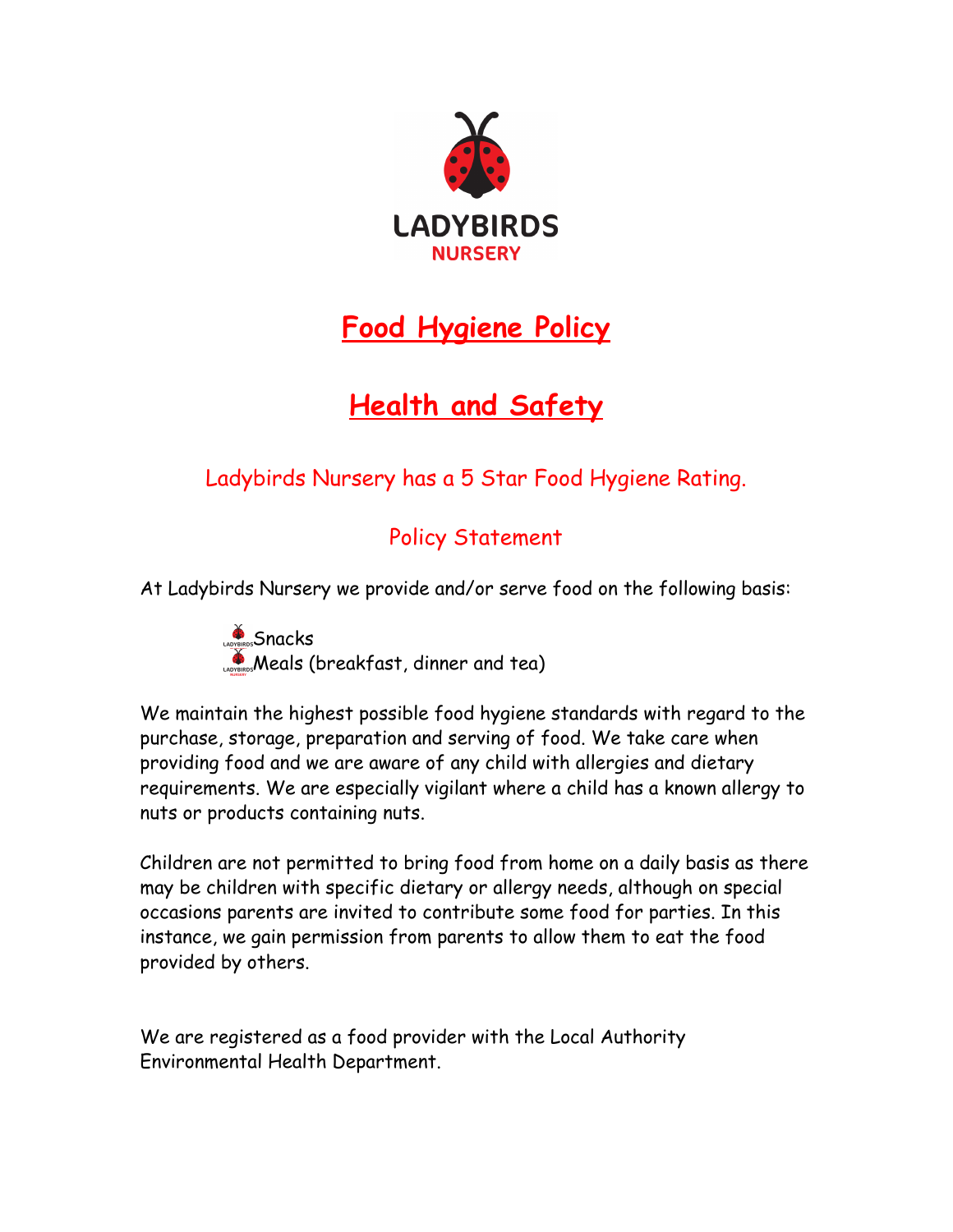#### Procedures

**The person in charge and the person responsible for food** preparation understand the principles of Hazard Analysis and Critical Control Point (HACCP) as it applies to their business. This is set out in Safer Food Better Business. The basis for this is risk assessment as is applies to the purchase, storage, preparation and serving of food to prevent growth of bacteria and food contamination.

All staff follow the quidelines of Safer Food Better Business

At least one person has an in-date food Hygiene Certificate.

**The person responsible for food preparation and serving carries** out daily opening and closing checks on the kitchen to ensure standards are met consistently.

We use reliable suppliers for the food we purchase

Food is stored at correct temperatures and is checked to ensure it is in-date and not subject to contamination by pests, rodents or mould.

**Paraget Second preparation areas are cleaned before use as well as after** use.

**There are separate facilities for hand-washing and for washing** up.

All surfaces are clean and non-porous.

All utensils, crockery etc are cleaned and stored appropriately

**Waste food is disposed of daily.** 

Cleaning materials and other dangerous materials are stored out of children's reach.

Children do not have access to the kitchen

When children take part in cooking activities, they:

- 1) are supervised at all times
- 2) understands the importance of hand washing and simple hygiene rules
- 3) are kept away from hot surfaces and hot water; and
- 4) Do not have unsupervised access to electrical equipment such as blenders etc.

### Reporting of food poisoning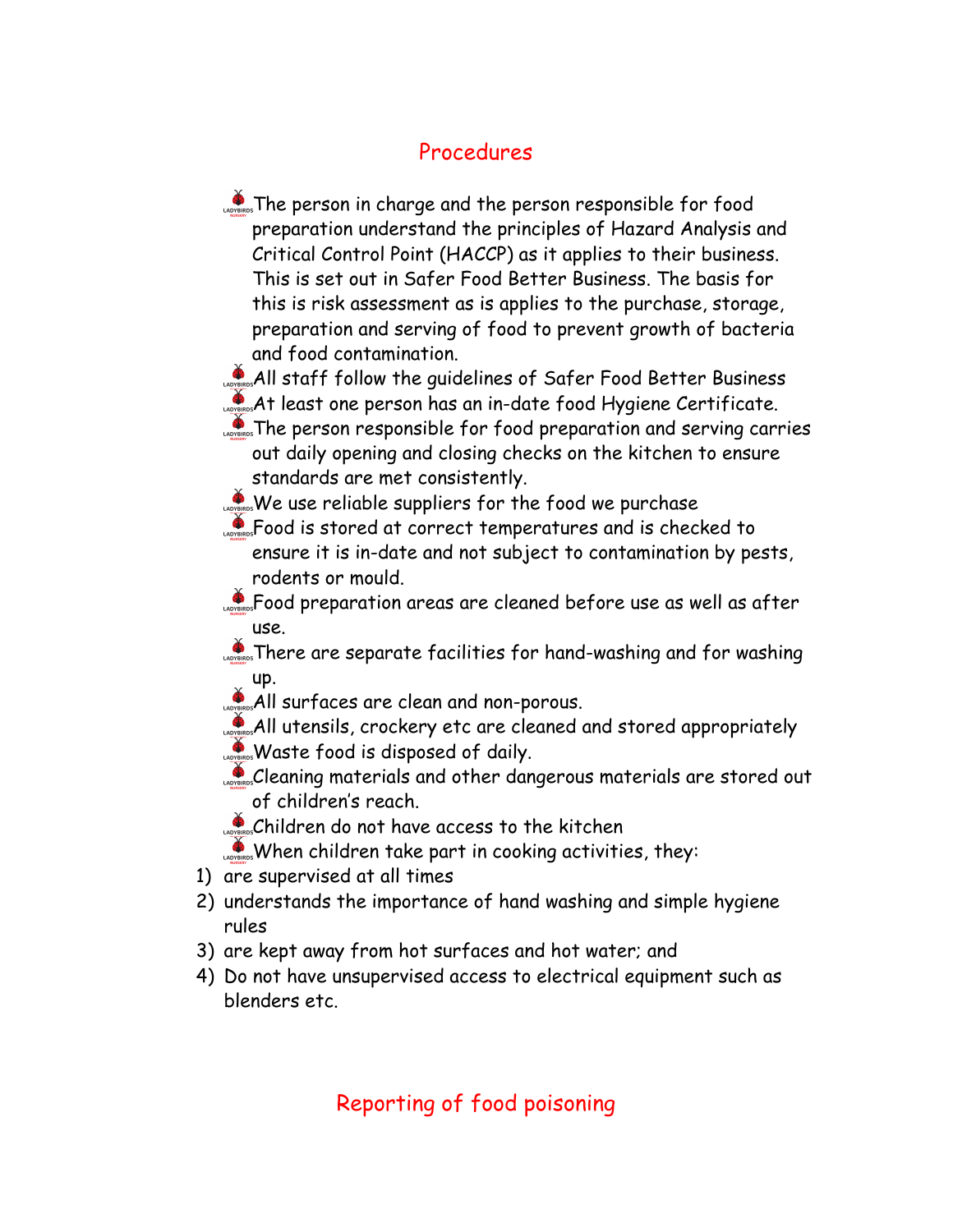**Food poisoning can occur for a number of reasons; not all cases** of sickness or diarrhoea are as a result of food poisoning and not all cases of sickness and diarrhoea are reportable. Where children and/or adults have been diagnosed by a GP or hospital doctor to be suffering from food poisoning and where it seems possible that the source of the outbreak is within the setting, the manager will contact the Environmental Health Department and the Health Protection Agency, to report the outbreak and will comply with any investigation.

**Pass** If the food poisoning is identified as a notifiable disease under the Public Health (Infectious Diseases) Regulations 1988 the setting will report the matter to Ofsted.

Further guidance

Safer Food Better Business (Food Standards Agency).

Policy Issued January 2016

Date to be Reviewed January 2017

Date Reviewed May 2017

Date to be Reviewed May 2018

Date Reviewed May 2018

Date to be reviewed May 2019

Date Reviewed April 2019

Date to be Reviewed April 2020

Date Reviewed June 2020 (Additional Covid 19 information)

Date to be Reviewed August 2020

Date Reviewed March 2022 (Covid info removed)